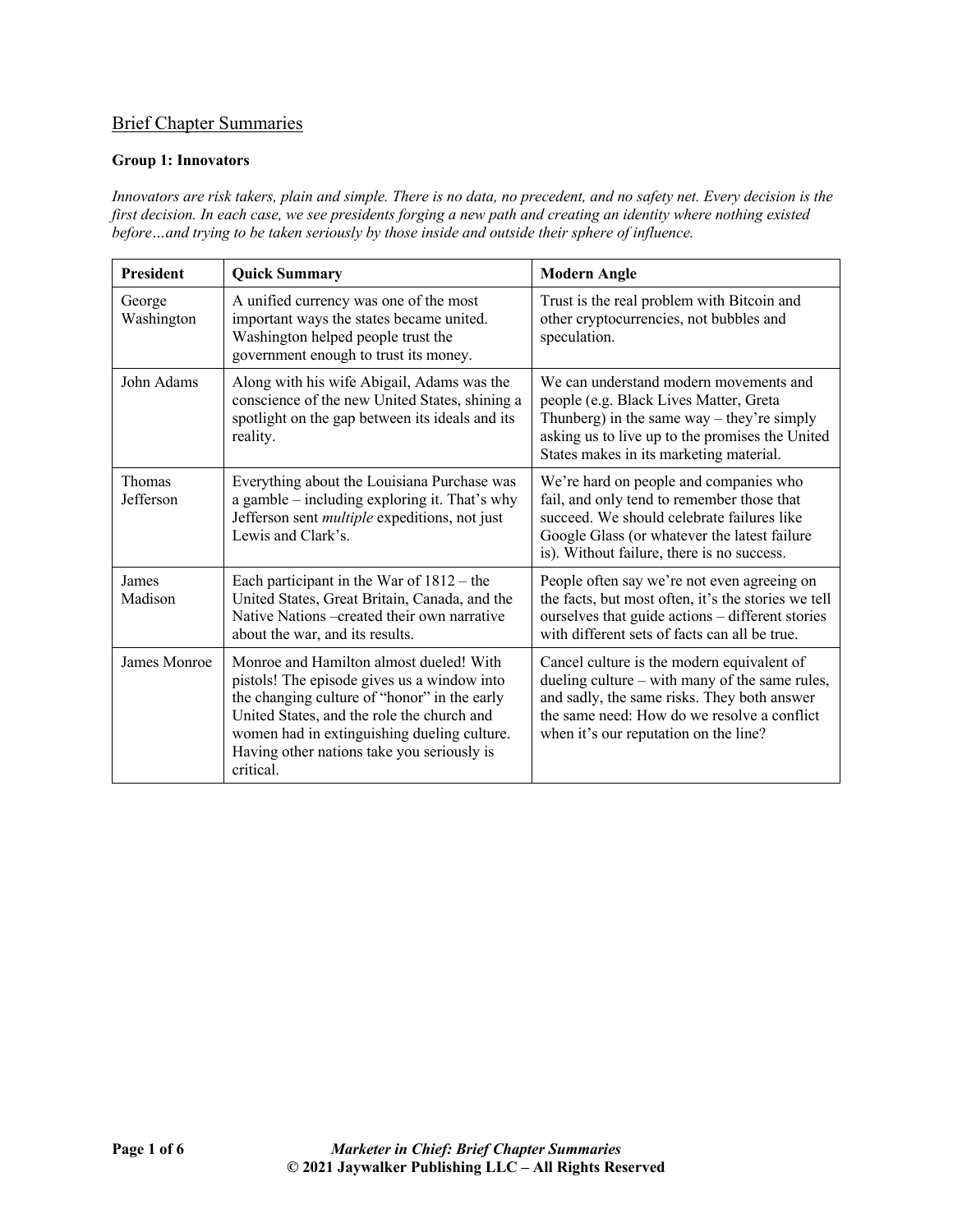## **Group 2: Early Adopters**

*Early adopters are beginning to get traction for their ideas and are the first generation to rely on some basic precedents. That removes some of the burden of everything being new. However, here's where they need to put up or shut up. Many new ideas and products fail to take advantage of the energy and grow beyond their original idea.*

| President                  | <b>Quick Summary</b>                                                                                                                                                                               | <b>Modern Angle</b>                                                                                                                                                                                                           |  |
|----------------------------|----------------------------------------------------------------------------------------------------------------------------------------------------------------------------------------------------|-------------------------------------------------------------------------------------------------------------------------------------------------------------------------------------------------------------------------------|--|
| John Quincy<br>Adams       | He is the author of the Monroe Doctrine $-$ a<br>bold statement of purpose to the rest of the<br>world (especially Europe) when few there<br>believed America had standing to make any<br>demands. | Jeff Bezos did something similar with the<br>creation of Amazon - the big players<br>(Walmart, etc.) didn't take him seriously.<br>(Hint: They should have.)                                                                  |  |
| Andrew<br>Jackson          | Contrary to popular belief, Jackson's most<br>effective Indian Removal policy was<br>persuasion - specifically, bad faith<br>negotiation.                                                          | We see these same techniques at play in<br>modern negotiations - basically, anywhere a<br>power imbalance exists.                                                                                                             |  |
| Martin Van<br><b>Buren</b> | Van Buren believed in the value of strong<br>political parties to drive participation at all<br>levels of government - competition versus<br>cooperation. It's why we have a two-party<br>system.  | The same tension was at play with industry<br>competition (Blu Ray versus HD-DVD)<br>versus cooperation (Bluetooth as a single<br>industry standard). Both approaches can work.                                               |  |
| William<br>Harrison        | Harrison's was the first campaign to take<br>advantage of an insult and turn it back on its<br>opponents by "owning" it instead of trying to<br>refute it.                                         | Owning an insult robs it of its power.<br>Additionally, the more an opponent continues<br>to use it, the more it helps rather than hurts.<br>Modern examples include the "Like A Girl"<br>advertising campaign.               |  |
| John Tyler                 | Tyler set the tone for strong leadership<br>transitions by being the first person to assume<br>the office after a predecessor died.                                                                | What if the CEO died and stock price<br>improved 9%? Leaders have become<br>increasingly important in our business lives.<br>That's both good and bad.                                                                        |  |
| James Polk                 | Polk goaded Mexico into war and bluffed<br>Britain out of a war to increase the territory of<br>the United States.                                                                                 | This is the same Merger and Acquisition<br>strategy used by businesses ever since to grow<br>quickly when the opportunities arise – ethics<br>be damned. It's easier to ask for forgiveness<br>than negotiate for permission. |  |

# **Group 3: Early Majority**

*The Early Majority presided over a period of rapid growth and expansion. Like most new innovations, any problems you could sweep under the rug in the early days burst into full view…and can even threaten to derail the entire thing.*

| <b>President</b>  | <b>Ouick Summary</b>                                                                                                           | Modern Angle                                                                                                                                                                                  |
|-------------------|--------------------------------------------------------------------------------------------------------------------------------|-----------------------------------------------------------------------------------------------------------------------------------------------------------------------------------------------|
| Zachary<br>Taylor | Taylor's presidency saw the rise of groups<br>(such as the Mormons) attempting to carve out<br>their own semi-autonomous zone. | The connection with "semi-autonomous"<br>zones now is obvious. This is different than<br>the difference between state and federal<br>power; this is based only on ideology, not<br>geography. |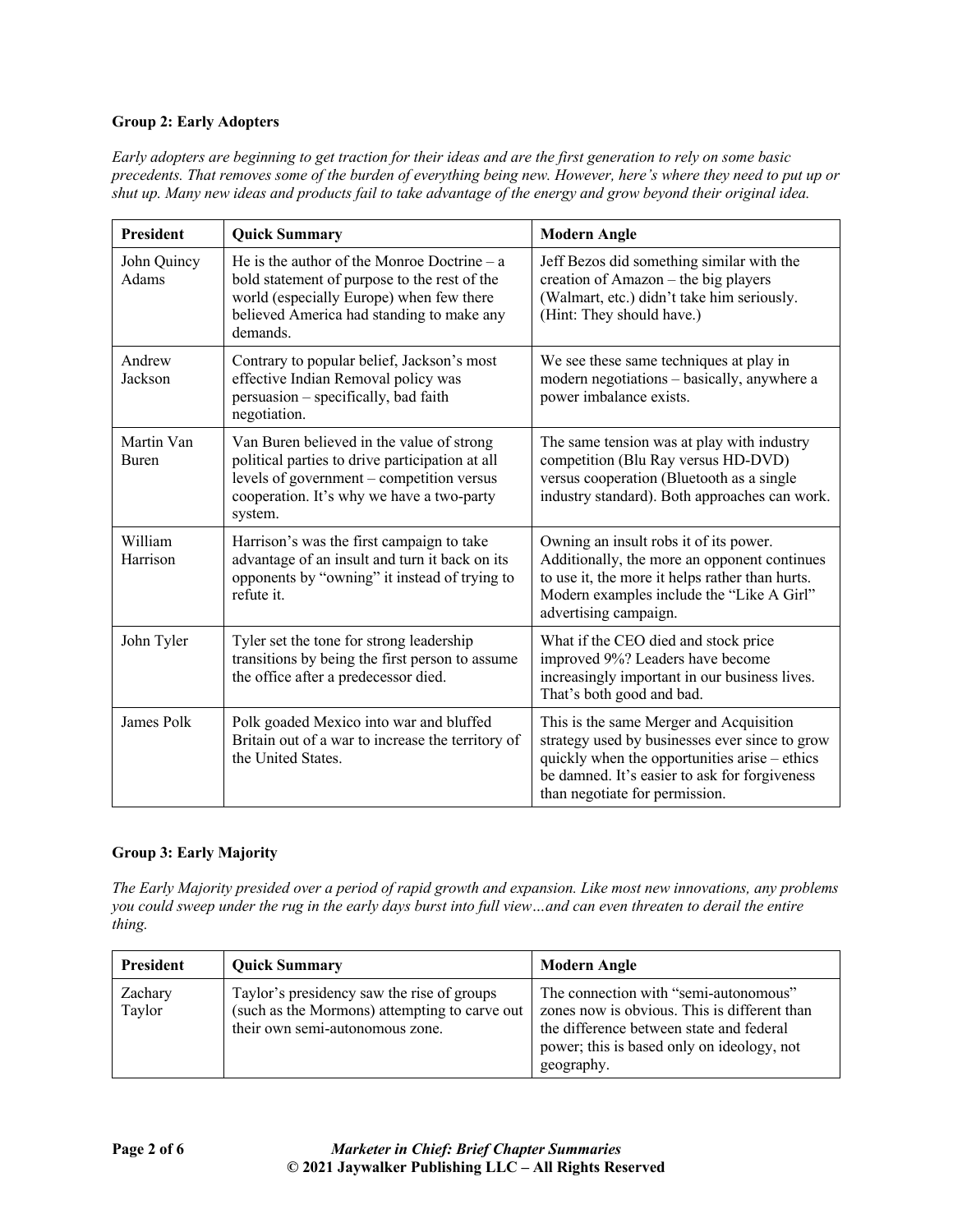| Millard<br>Fillmore   | The United States struggled to "keep up" with<br>European powers on the global stage. In its<br>rush to keep up, it forced the Japanese to open<br>for trade. The Japanesewould hold a<br>grudge. | The United States remains an economic<br>(rather than territorial) imperial power. China<br>is following that example today.                                                                                                                                         |  |
|-----------------------|---------------------------------------------------------------------------------------------------------------------------------------------------------------------------------------------------|----------------------------------------------------------------------------------------------------------------------------------------------------------------------------------------------------------------------------------------------------------------------|--|
| Franklin<br>Pierce    | This is the point where Cuba nearly became a<br>state in the power play between North and<br>South for control of the Senate.                                                                     | We still face "control of Senate" issues today<br>- that's the main driver of statehood for the<br>District of Columbia, Puerto Rico, Guam, and<br>other remaining territories and protectorates.<br>It didn't work out so well before; we should<br>be careful now. |  |
| James<br>Buchanan     | Bleeding Kansas was the last best chance to<br>prevent the Civil War. It was a failure of<br>imaginationand of audience segmentation.                                                             | This chapter is an instruction manual for each<br>current political party on how to reach out to<br>members of the other side and crush their<br>opposition for a generation. Will they do it?                                                                       |  |
| Abraham<br>Lincoln    | Lincoln used humor to diffuse some of the<br>tensest situations. The country deeply needed<br>it, and it's one of the most underreported<br>aspects of his personality.                           | Humor is <i>still</i> underused by politicians. If<br>Lincoln could do it at the height of the Civil<br>War, why can't we?                                                                                                                                           |  |
| Andrew<br>Johnson     | Johnson had a great chance – as a Southerner<br>who supported the Union, he could have been<br>a great bridge, but he messed it up<br>spectacularly.                                              | Johnson is a case study in how to contain the<br>impact of a bad leader $-$ in politics or in<br>business: Publicly make the case, alter the<br>rules, implement policy around them.                                                                                 |  |
| <b>Ulysses Grant</b>  | Grant gives us a leadership lesson in the<br>"Quiet Ego" – how to be strong yet<br>understanding and yielding.                                                                                    | Humility remains underappreciated in<br>leadership because we struggle with the<br>supposed association with "weakness" -<br>humility doesn't mean that at all.                                                                                                      |  |
| Rutherford<br>Hayes   | This is the carpetbagger era, where the<br>struggle for power meant that people were<br>bending the legislative apparatus to lock in<br>control of resources.                                     | Rent seeking (regulatory capture) continues to<br>this day, making it difficult for individuals to<br>ply their trade. Does a hairdresser really need<br>a "license" for "safety"?                                                                                   |  |
| James Garfield        | It took this long to unwind the Jacksonian<br>Spoils System of patronage appointments. It's<br>a mark of a turning point in the American<br>innovation.                                           | We continue to struggle understanding the<br>right balance between being "too close" to an<br>industry to regulate itor "too far" to<br>understand it.                                                                                                               |  |
| <b>Chester Arthur</b> | Arthur was the first time we see a president's<br>health become a major issue - should we have<br>known that he was dying?                                                                        | Health remains an issue. How much should<br>we know about a leader's health? We never<br>really resolved this question.                                                                                                                                              |  |
| Grover<br>Cleveland   | This is about the Pullman Strike and the<br>nature of the company town and giving<br>business control over people's lives.                                                                        | Data is giving large companies similar power<br>todayand we're likely to see the same kind<br>of pushback.                                                                                                                                                           |  |

# **Group 4: Late Majority**

*During the Late Majority, businesses (and nations) can do whatever they set their mind to. If they made it through the challenges of rapid growth, the only limit is imagination. This is the United States most people think of when they think of the good old days.*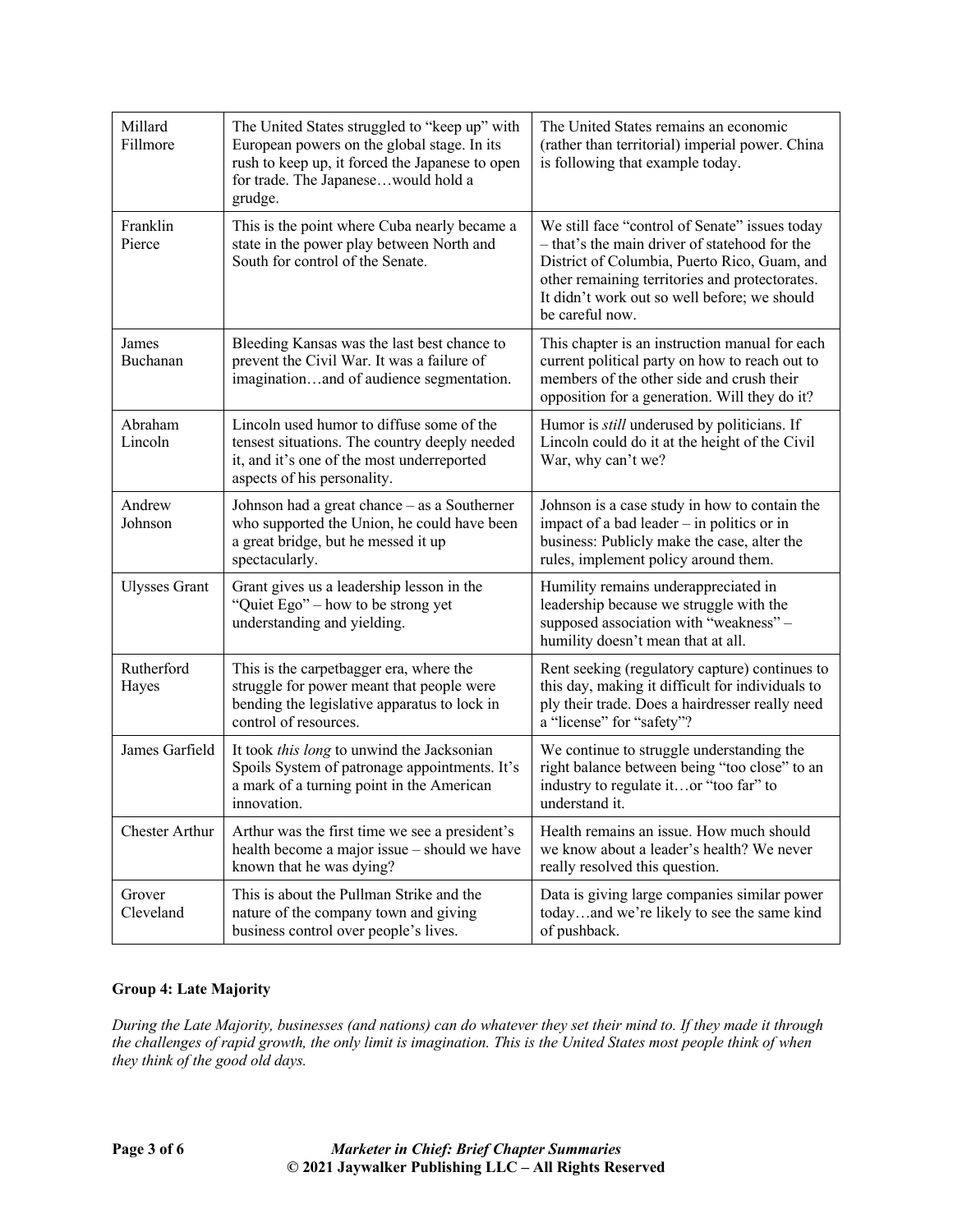| Benjamin<br>Harrison  | The Sherman Antitrust Act is the turning point<br>because it asserted government balance with<br>(and the limits of) American commerce.                                                         | Success is still a paradox in American life -<br>we respect it and want ituntil we see it, and<br>then we want to bring them down a peg.                                                                         |  |
|-----------------------|-------------------------------------------------------------------------------------------------------------------------------------------------------------------------------------------------|------------------------------------------------------------------------------------------------------------------------------------------------------------------------------------------------------------------|--|
| William<br>McKinley   | This is the first time we talk about the media<br>and its role in shaping opinion - we learn that<br>to think of journalism as "neutral" is incorrect.                                          | We seem to be returning to an era of partisan<br>media. We lived through it before, but it was<br>ugly.                                                                                                          |  |
| Theodore<br>Roosevelt | Roosevelt realized (through personal<br>experience) that the practices of the time were<br>unsustainable and forced the issue to protect<br>and manage natural resources.                       | Investing in sustainability was something we<br>were thinking about long before it became<br>fashionable. It requires a mix of mandates and<br>incentives.                                                       |  |
| William Taft          | The 16 <sup>th</sup> Amendment made the biggest change<br>in history on the expectations people have of<br>government. New taxes gave the government<br>much more money to work with.           | This is the classic debate of the role of<br>government in American life. Right now, the<br>government is about 20% of the economy.<br>Should it be more? Or less? Are we spending<br>on the correct priorities? |  |
| Woodrow<br>Wilson     | Wilson attempted to control information flow<br>about the 1918 pandemic because of the war<br>mobilization efforts. Even with a limited<br>media environment and strict controls, he<br>failed. | The similarities to the COVID-19 pandemic<br>are profound – not the disease itself, but the<br>communication surrounding it.                                                                                     |  |
| Warren<br>Harding     | Harding was the first president of an era of<br>rapid change driven by industrial revolution<br>and World War I. This was a major turning<br>point of investing in roads versus trains.         | We struggle with 100-year infrastructure<br>investments today. Is it a return to trains?<br>Hyperloops? Digital? Healthcare? Childcare?<br>Something else?                                                       |  |
| Calvin<br>Coolidge    | Coolidge (with Bruce Barton) invented much<br>of modern political campaigning and<br>essentially the Republican playbook.                                                                       | They're still using it 100 years later. Does it<br>still work? There are signs the edifice is<br>cracking.                                                                                                       |  |
| Herbert<br>Hoover     | The most surprising president $-$ an engineer<br>who would have been among the greatest had<br>he been elected eight years earlier.                                                             | We could use more engineers and scientists in<br>politics today, especially given the increasing<br>technological complexity of our world.                                                                       |  |
| Franklin<br>Roosevelt | The American people absolutely knew that<br>FDR was disabled, and they elected him<br>anyway.                                                                                                   | People still value individual accomplishment<br>over group identification. Today's identity<br>politics movement could learn something<br>from one of its heroes.                                                |  |
| Harry Truman          | Truman came from behind to beat Thomas<br>Dewey in the 1948 campaign with an "honest"<br>approach in sharp contrast to a "platitudes"<br>approach.                                              | Honesty and directness can work, but there's a<br>catch: It can't be just the other side that needs<br>to accept the honesty.                                                                                    |  |
| Dwight<br>Eisenhower  | The "U-2 incident" is a way to explore the<br>acceleration of decision making in a complex<br>situation.                                                                                        | We still struggle with having all the<br>information we want to make decisions, even<br>in an era of "Big Data" - data doesn't solve<br>the problems.                                                            |  |
| John Kennedy          | Health issues resurface here in a big way, but<br>this time, the debate is more about drug policy<br>than healthcare.                                                                           | The war on drugs is doomed to fail, and<br>frankly, it has. We're likely very close to<br>complete decriminalization.                                                                                            |  |
| Lyndon<br>Johnson     | The War on Poverty was supremely<br>effectivewhen you look at the data.                                                                                                                         | Why is it not remembered that way? It's<br>because we've changed the yardsticks on<br>poverty. Is that good? Or bad? Neither?                                                                                    |  |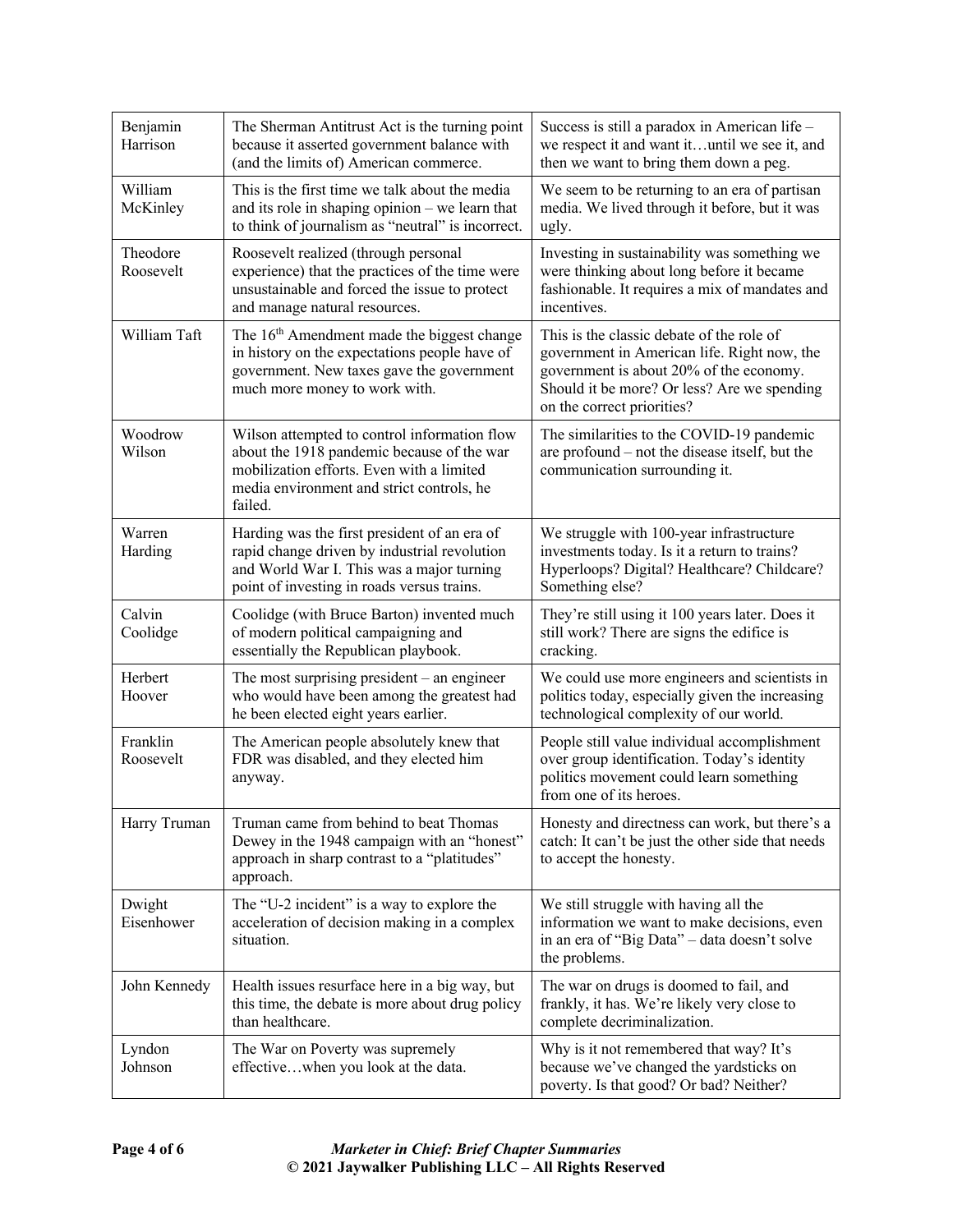| Richard Nixon | When you choose to look at the data rather                                                          | When the leader has less of an impact, it's a                                                  |
|---------------|-----------------------------------------------------------------------------------------------------|------------------------------------------------------------------------------------------------|
|               | than Nixon's personal failures, you see a<br><i>lessening</i> of the true impact of the role of the | good sign that the "innovation" has passed its<br>peak. It's one of the best ways we know that |
|               | president.                                                                                          | the United States stagnated.                                                                   |

#### **Group 5: Laggards**

*Laggards still command respect in the market, but they're not unbeatable. Usually, a high-profile loss is the turning point. In the USA's case, that was the resignation of Nixon.*

| Gerald Ford                | Ford's major actions were the pardon of<br>Nixon as well as the pardon of "Draft<br>Dodgers" – this is all about the attempt to<br>heal.                      | We still struggle with apologies in general,<br>but without them, we can't move on $-$ making<br>them <i>and</i> accepting them. |  |
|----------------------------|---------------------------------------------------------------------------------------------------------------------------------------------------------------|----------------------------------------------------------------------------------------------------------------------------------|--|
| Jimmy Carter               | Carter's "Crisis of Confidence" speech did not<br>persuade anyone who didn't already agree<br>with him. That was the true failure, not the<br>message itself. | Climate change advocates struggle with this<br>same problem. They're preaching to the choir<br>and that's why they tend to fail. |  |
| Ronald<br>Reagan           | Reagan meant lots of things to lots of people.<br>He was supremely effective at shifting what<br>people thought of him.                                       | Politicians are too quick to "brand"<br>themselves with a singular focus. Reagan was<br>an example of a different path.          |  |
| George H.W.<br><b>Bush</b> | Opinion polling is a mess. We show how the<br>polls don't really explain why Bush lost - but<br>a disruptor does (Perot).                                     | Behaviors are superior to opinions in<br>understanding what people are <i>really</i> thinking.                                   |  |
| <b>Bill Clinton</b>        | Clinton's presidency marks a sharp change in<br>the opinions about sex in general, and<br>homosexuality specifically.                                         | The current discussions of gender could not<br>have happened without the Clinton<br>experience.                                  |  |
| George W.<br><b>Bush</b>   | Bush's lies (and yes, they were lies) about<br>WMDs in Iraq was a case study in the<br>different types of deception.                                          | Some deception strategies are more effective<br>than others – partial truths often "work" best.                                  |  |

#### **Group 6: Disruptors**

*Not really part of Roger's framework, it's what happens next. You can either stick with the past or jump to a new risky innovation curve. Sticking with the past is a slow death. Jumping can be a success…or a fast death. It's best to make multiple bets, much like Jefferson did with his exploration expeditions into the Louisiana Purchase.*

| Barack Obama | This isn't "hope and change" $-$ this is a much<br>more important disruption in armed conflict<br>and the psychology of why.       | We're seeing other countries begin to use<br>robots and cyber warfare to powerful effect.                                                       |
|--------------|------------------------------------------------------------------------------------------------------------------------------------|-------------------------------------------------------------------------------------------------------------------------------------------------|
| Donald Trump | This chapter isn't about "the Trump brand" $-$<br>it's a much more important disruption in how<br>audiences are persuaded to vote. | Focusing on "voting access" is a bit of a red<br>herring. Digital persuasion is more important<br>to understanding shifting American elections. |

# **Epilogue**